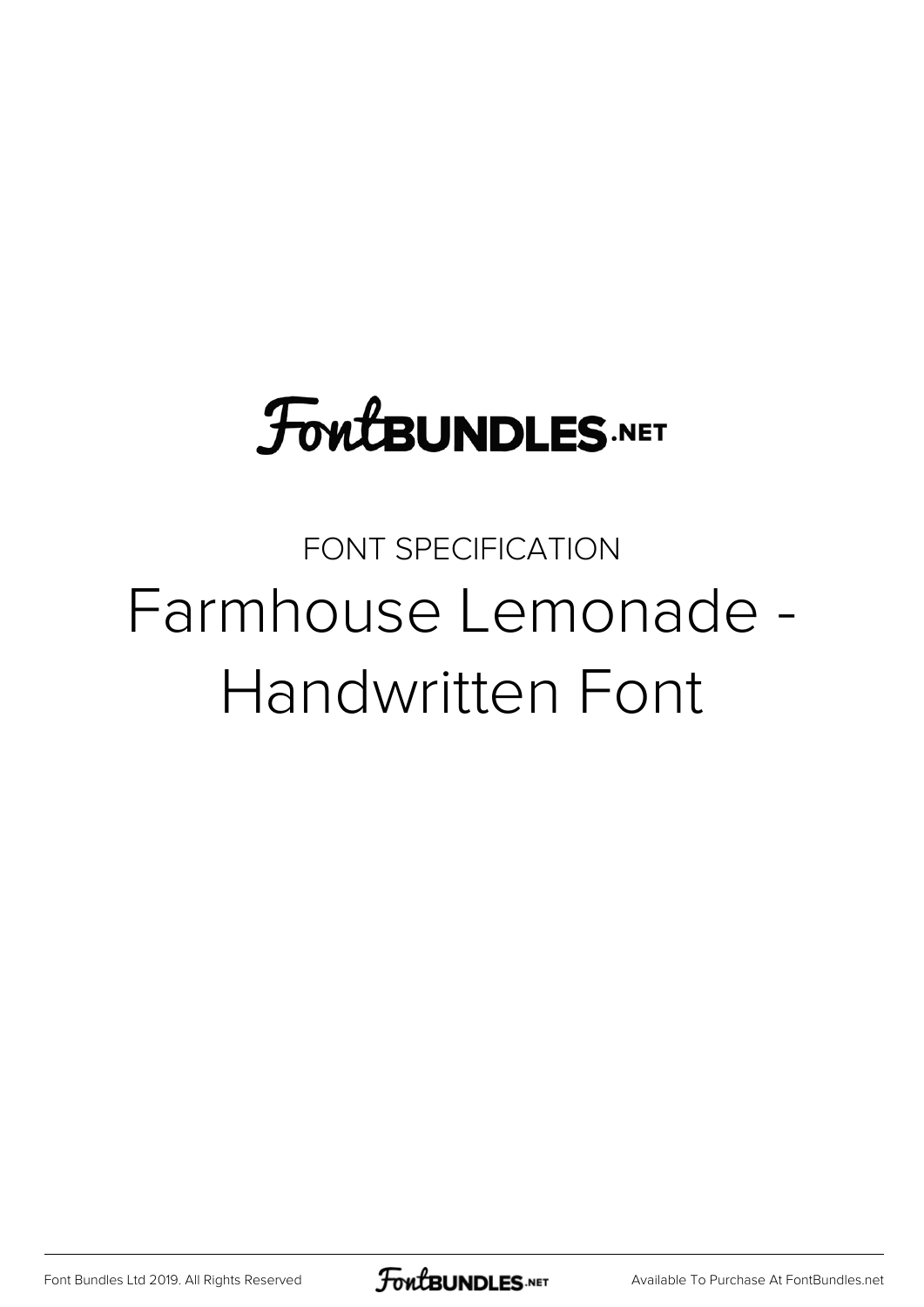#### SS Farmhouse Lemonade - Regular

**Uppercase Characters** 

### **ABCDEFGHIJKLMNOPQRSTUVWX97**

Lowercase Characters

# *abcdefghijklmnopQRSTUVWXYZ*

**Numbers** 

# 0123456789

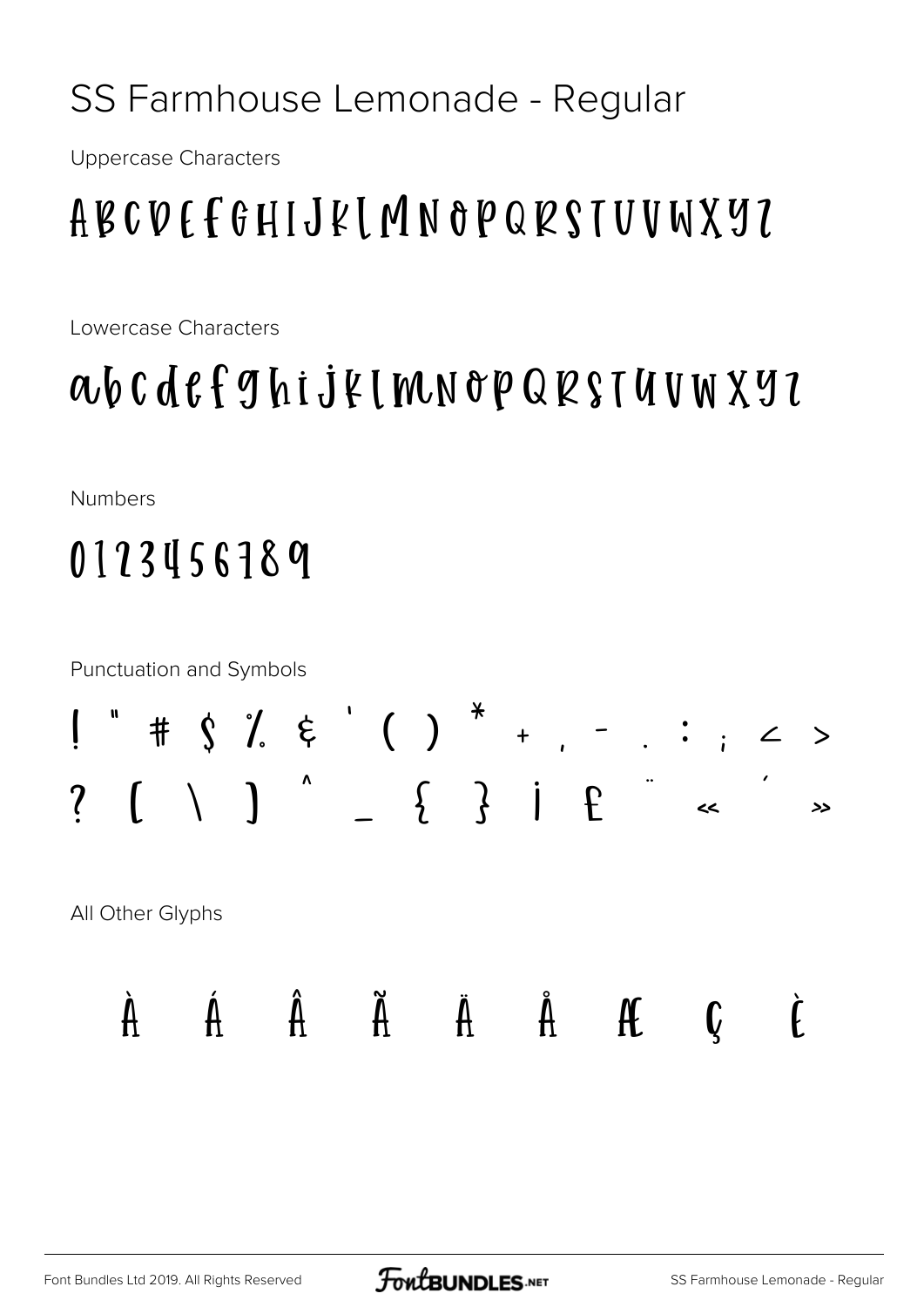|  |  | $\begin{array}{ccccccccccccccccc} \hat{E} & \hat{E} & \hat{E} & \hat{I} & \hat{I} & \hat{I} & \hat{I} & \hat{V} & \hat{N} \end{array}$                                                                                           |           |   |
|--|--|----------------------------------------------------------------------------------------------------------------------------------------------------------------------------------------------------------------------------------|-----------|---|
|  |  | $\dot{\theta} \qquad \dot{\theta} \qquad \ddot{\theta} \qquad \ddot{\theta} \qquad \dot{\theta} \qquad \dot{\theta} \qquad \dot{\theta} \qquad \dot{\theta} \qquad \dot{\theta} \qquad \dot{\theta}$                             |           |   |
|  |  | $\begin{matrix} \hat{U} & \bar{U} & \bar{Y} & p & g & \dot{\alpha} & \dot{\alpha} & \dot{\alpha} & \ddot{\alpha} \end{matrix}$                                                                                                   |           |   |
|  |  | $\ddot{a}$ $\dot{a}$ $\alpha e$ $\dot{g}$ $\dot{e}$ $\dot{e}$ $\ddot{e}$ $\ddot{e}$ i                                                                                                                                            |           |   |
|  |  | $\check{\sigma} \hspace{0.2in} \hat{\sigma} \hspace{0.2in} \check{\sigma} \hspace{0.2in} \check{\sigma} \hspace{0.2in} \check{\sigma} \hspace{0.2in} \check{\sigma} \hspace{0.2in} \check{\sigma} \hspace{0.2in} \check{\sigma}$ |           |   |
|  |  | $\ddot{\sigma}$ + $\dot{\sigma}$ $\dot{\sigma}$ $\dot{\sigma}$ $\dot{\sigma}$ $\dot{\sigma}$ $\dot{\sigma}$ $\dot{\sigma}$ $\dot{\sigma}$ $\dot{\sigma}$ $\dot{\sigma}$                                                          |           |   |
|  |  | $\ddot{y}$ r of of $\hat{W}$ $\hat{W}$ $\hat{y}$                                                                                                                                                                                 | $\hat{y}$ | ÿ |

[Font Bundles Ltd 2019. All Rights Reserved](https://fontbundles.net/) **FoutBUNDLES.NET** [SS Farmhouse Lemonade - Regular](https://fontbundles.net/)